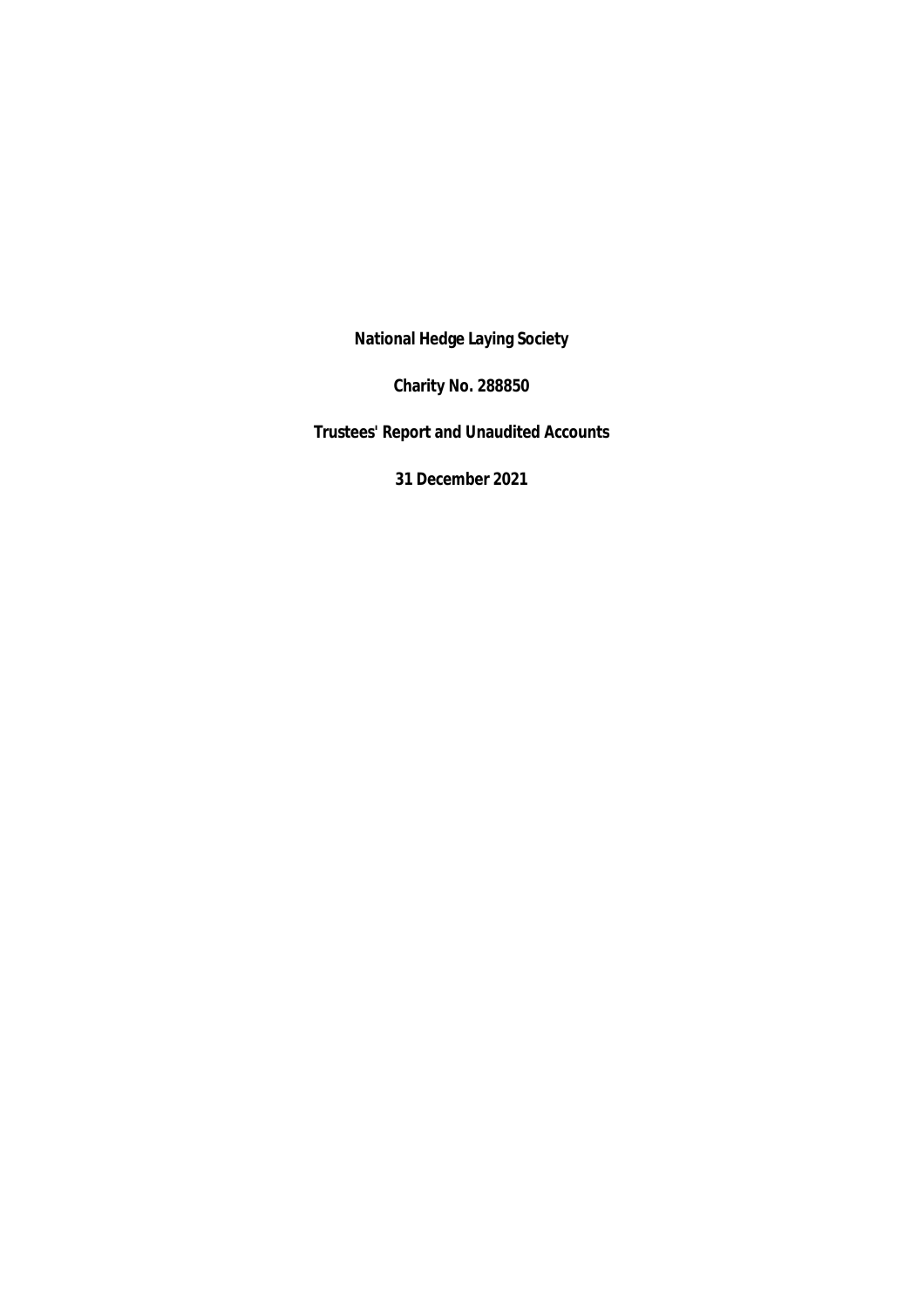**National Hedge Laying Society Contents**

|                                            | Pages    |
|--------------------------------------------|----------|
| <b>Trustees' Annual Report</b>             | 2        |
| Independent Examiner's Report              | 3        |
| <b>Statement of Financial Activities</b>   | 4        |
| <b>Balance Sheet</b>                       | 5        |
| Notes to the Accounts                      | 6 to 12  |
| Detailed Statement of Financial Activities | 13 to 14 |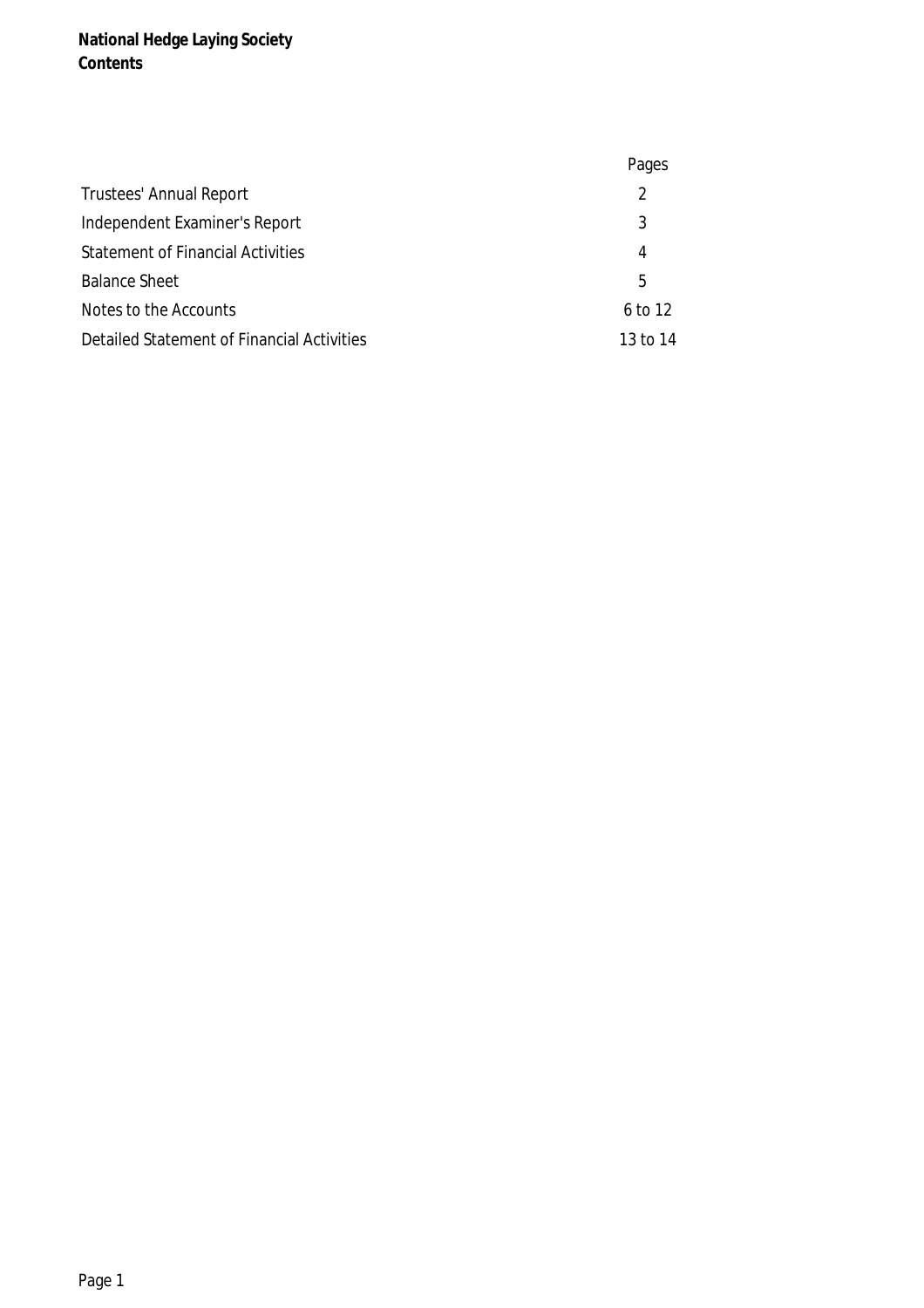**National Hedge Laying Society Trustees Annual Report**

The Trustees present their report with the unaudited financial statements of the charity for the year ended 31 December 2021.

**REFERENCE AND ADMINISTRATIVE DETAILS Charity No. 288850 Trustees** The following Trustees served during the year: N.P. Adams C. Bethell J.R. Craig A.C. Crow P.J. Hart (Elected 14 August 2021) C.E. Maymon D.W. Smith (Retired 14 August 2021) **Patron** HRH The Prince of Wales **Key Management Personnel** Chairman JR Craig (Elected 14 August 2021) Chairman D W Smith (Retired 14 August 2021) Vice Chairman **P** J Hart (Elected 14 August 2021) Vice Chairman J R Craig (Resigned 14 August 2021) Treasurer A C Crow **Accountants** Lealindis Limited 71 London Road Newark

**Statement of trustees' responsibilities in relation to the financial statements**

The charity trustees are responsible for preparing <sup>a</sup> trustees' annual report and financial statements in accordance with applicable law and United Kingdom Accounting Standards (United Kingdom Generally Accepted Accounting Practice).

The Trustees are responsible for keeping proper accounting records that disclose with reasonable accuracy at any time the financial position of the charity and to enable them to ensure that the financial statements comply with the Charities Act 2011, the applicable Charities (Accounts and Reports) Regulations, and the provisions of the Trust deed. The Trustees are also responsible for safeguarding the assets of the charity and hence taking reasonable steps for the prevention and detection of fraud and other irregularities.

Signed on behalf of the charity's trustees

J.R. Craig Trustee 26 March 2022

**Notts** NG24 1RZ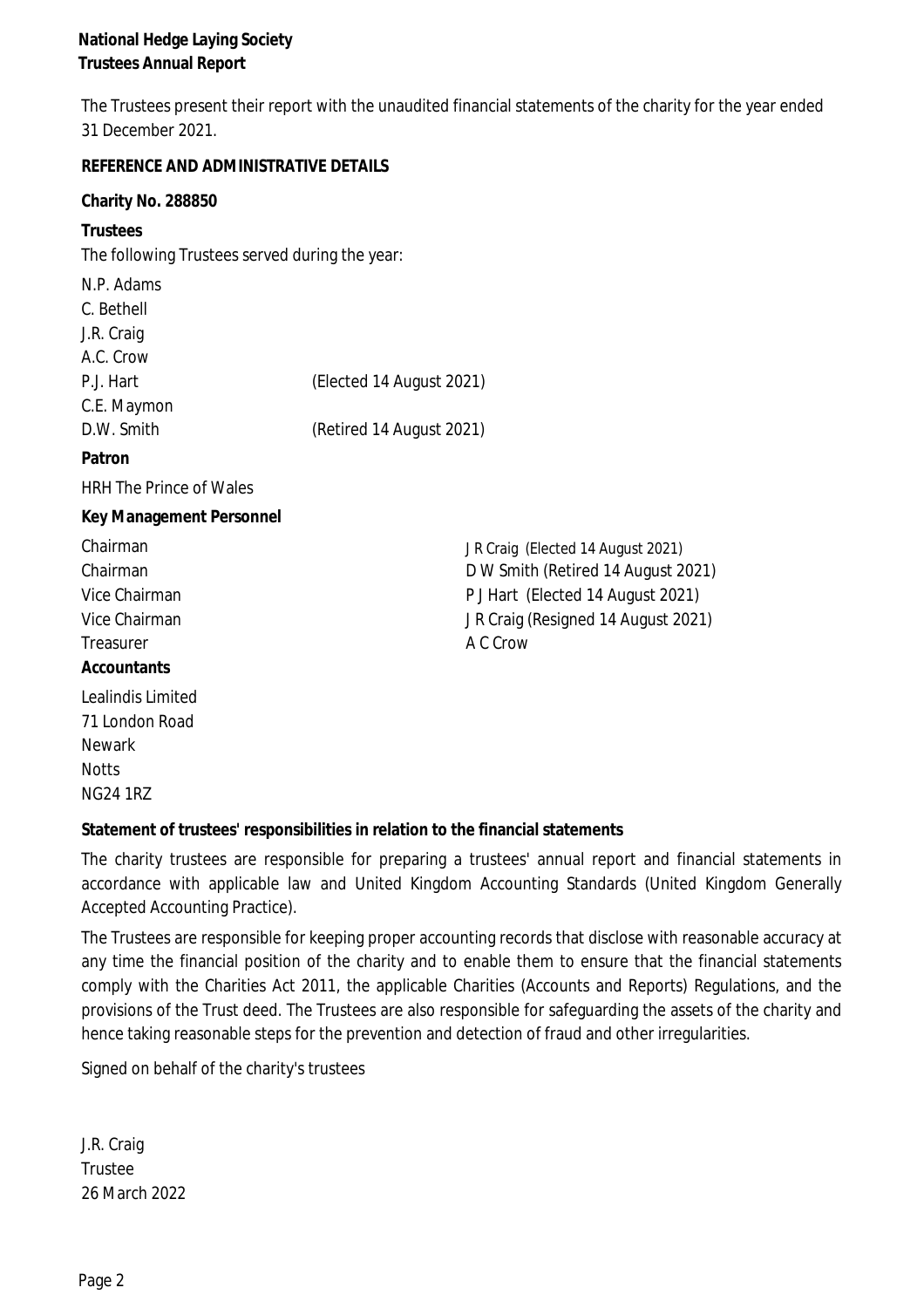## **National Hedge Laying Society Independent Examiners Report**

**Independent Examiner's Report to the trustees of National Hedge Laying Society**

I report to the trustees on my examination of the accounts of National Hedge Laying Society for the year ended 31 December 2021 which comprise the Statement of Financial Activities, the Balance Sheet and the related notes.

## **Responsibilities and basis of report**

As the charity's trustees you are responsible for the preparation of the accounts in accordance with the requirements of the Charities Act 2011('the Act'). The trustees consider that an audit is not required for this year under the Charities Act 2011, s.144(2) (the 2011 Act) and that an independent examination is needed.

I report in respect of my examination of the charity's accounts carried out under section 145 of the 2011 Act and in carrying out my examination I have followed all the applicable Directions given by the Charity Commission under section 145(5)(b) of the Act.

#### **Independent examiner's statement**

I have completed my examination. I can confirm that no material matters have come to my attention in connection with the examination giving me cause to believe that in, any material respect:

- the accounting records were not kept in respect of the charity as required by section 130 of the Act; or
- the accounts do not accord with those records; or
- the accounts did not comply with the applicable requirements concerning the form and content of accounts set out in the Charities (Accounts and Reports) Regulations 2008 other than any requirement that the accounts give <sup>a</sup> 'true and fair' view which is not <sup>a</sup> matter considered as part of an independent examination.

I have no concerns and have come across no other matters in connection with the examination to which attention should be drawn in this report in order to enable <sup>a</sup> proper understanding of the accounts to be reached.

Chris Wade ICAEW Lealindis Limited 71 London Road Newark **Notts** NG24 1RZ 26 March 2022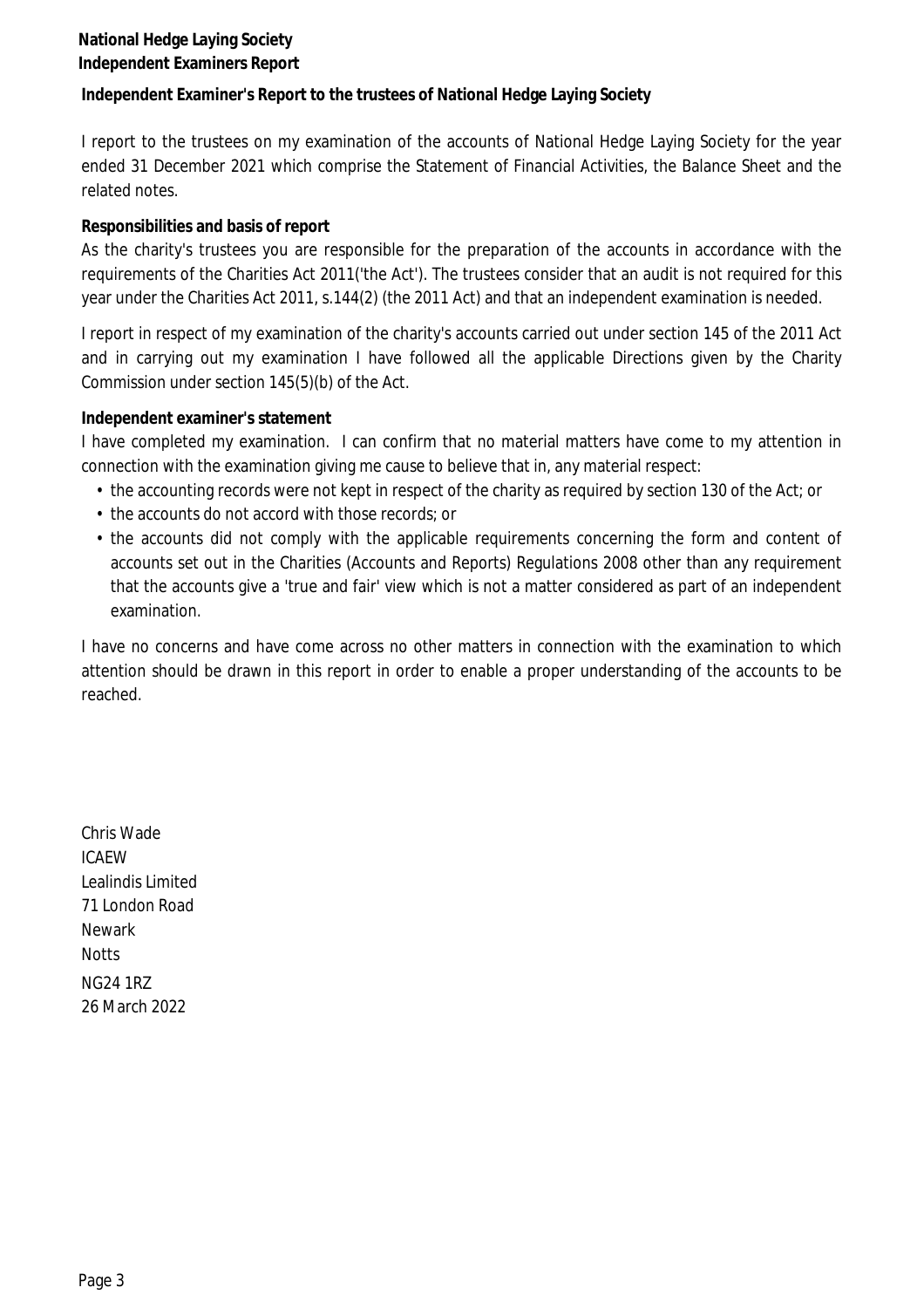# **National Hedge Laying Society**

# **Statement of Financial Activities**

# **for the year ended 31 December 2021**

|                                           |              | Unrestricted | Restricted |                    |             |
|-------------------------------------------|--------------|--------------|------------|--------------------|-------------|
|                                           |              | funds        | funds      | <b>Total funds</b> | Total funds |
|                                           |              | 2021         | 2021       | 2021               | 2020        |
|                                           | <b>Notes</b> | £            | £          | £                  | £           |
| Income and endowments                     |              |              |            |                    |             |
| from:                                     |              |              |            |                    |             |
| Donations and legacies                    | 3            | 800          |            | 800                | 690         |
| Charitable activities                     | 4            | 36,703       | 5,000      | 41,703             | 20,068      |
| Other trading activities                  | 5            | 799          |            | 799                | 150         |
| Investments                               | 6            | 10           |            | 10                 | 143         |
| Total                                     |              | 38,312       | 5,000      | 43,312             | 21,051      |
| Expenditure on:                           |              |              |            |                    |             |
| Raising funds                             | 7            | 1,032        |            | 1,032              | 708         |
| Charitable activities                     | 8            | 28,844       | 2,080      | 30,924             | 8,310       |
| Other                                     | 9            | 3,996        |            | 3,996              | 2,258       |
| Total                                     |              | 33,872       | 2,080      | 35,952             | 11,276      |
| Net income                                | 10           | 4,440        | 2,920      | 7,360              | 9,775       |
| Transfers between funds                   |              |              |            |                    |             |
| Net income before other<br>gains/(losses) |              | 4,440        | 2,920      | 7,360              | 9,775       |
| Other gains and losses                    |              |              |            |                    |             |
| <b>Other Gains</b>                        |              | 1,107        |            | 1,107              |             |
| Net movement in funds                     |              | 5,547        | 2,920      | 8,467              | 9,775       |
| Reconciliation of funds:                  |              |              |            |                    |             |
| Total funds brought forward               |              | 120,795      | 44,896     | 165,691            | 155,916     |
| Total funds carried forward               |              | 126,342      | 47,816     | 174,158            | 165,691     |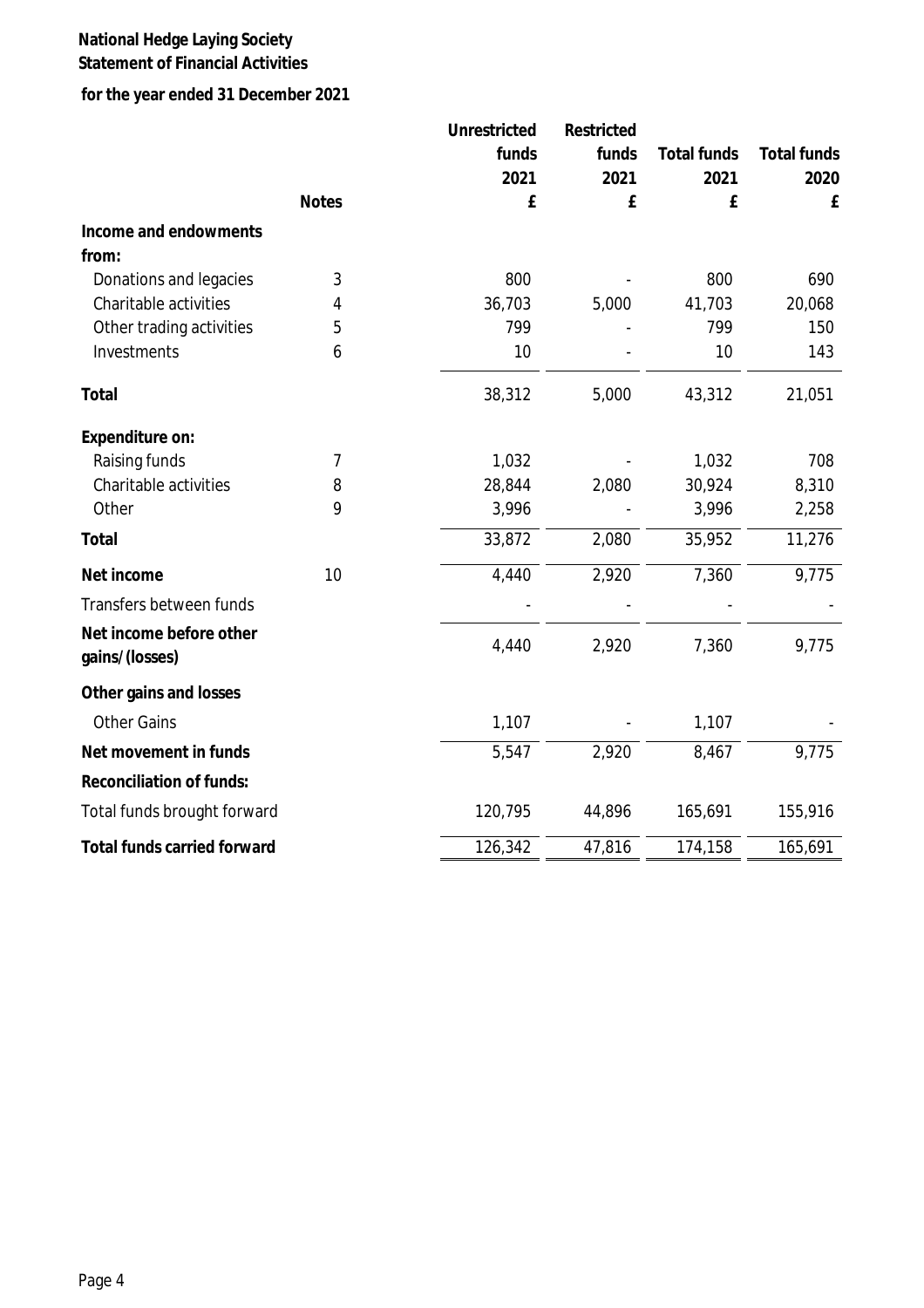|    | 2021<br>£        | 2020<br>E        |
|----|------------------|------------------|
|    |                  |                  |
| 12 | 26,512<br>26,512 | 22,235<br>22,235 |
|    |                  |                  |
| 13 | 2,215            | 2,786            |
| 14 | 2,356            |                  |
|    | 143,075          | 140,670          |
|    |                  | 143,456          |
|    | 147,646          | 143,456          |
|    | 174,158          | 165,691          |
|    | 174,158          | 165,691          |
|    | 174,158          | 165,691          |
|    |                  |                  |
| 15 |                  |                  |
|    | 47,816           | 44,896           |
|    | 47,816           | 44,896           |
| 15 |                  |                  |
|    | 126,342          | 120,795          |
|    | 126,342          | 120,795          |
|    | 174,158          | 165,691          |
|    |                  | 147,646          |

Approved by the trustees on 26 March 2022

And signed on their behalf by:

A.C. Crow Trustee 26 March 2022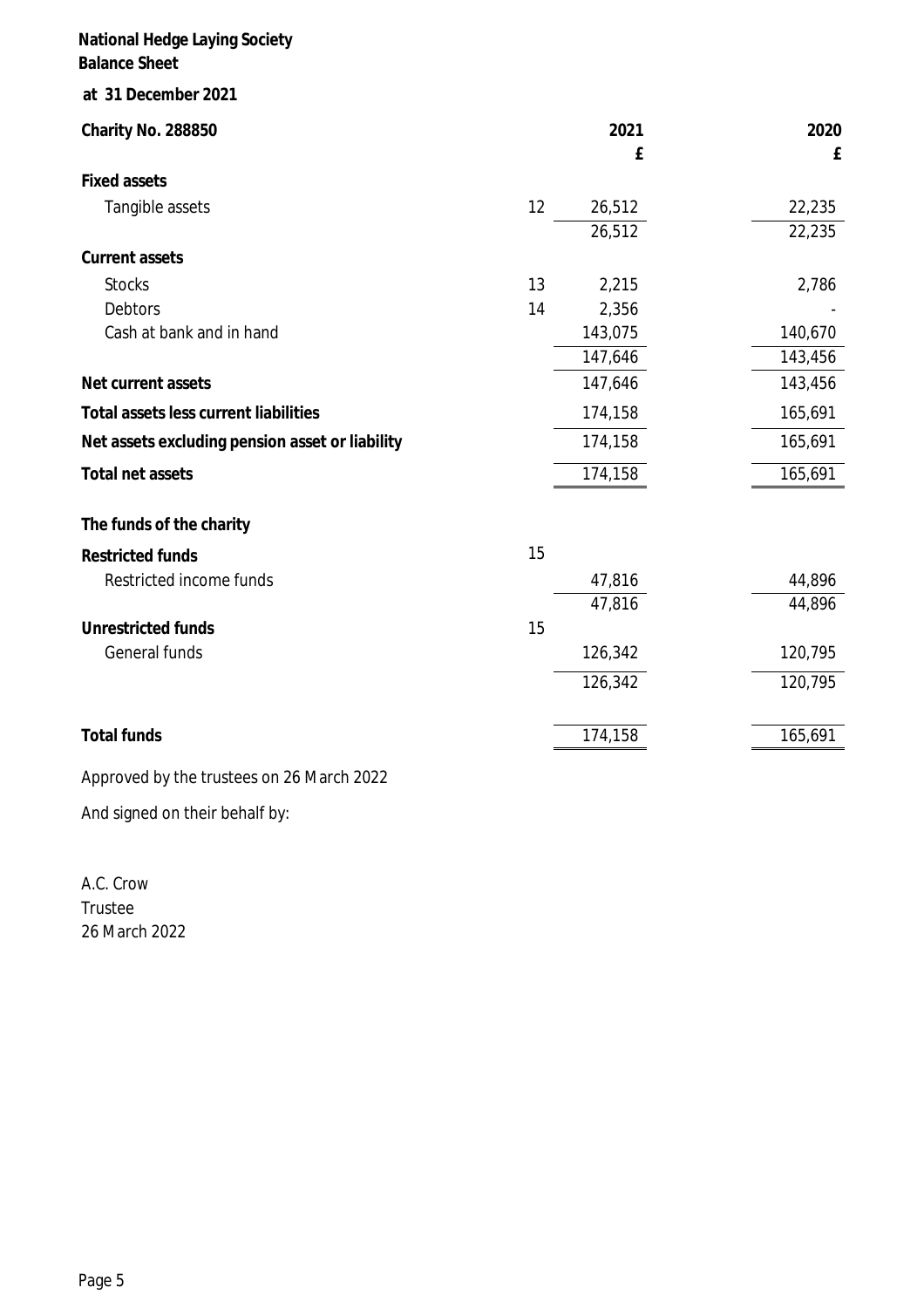**for the year ended 31 December 2021**

1 **Accounting policies**

#### **Basis of preparation**

The financial statements have been prepared in accordance with Statement of Recommended Practice: Accounting and Reporting by Charities preparing their accounts in accordance with the Financial Reporting Standard applicable in the UK and Republic if Ireland (FRS 102) issued on 16 July 2014 and the Financial Reporting Standard applicable in the United Kingdom and Republic of Ireland (FRS 102) and the Charities Act 2011.

**Change in basis of accounting or to previous accounts**

There has been no change to the accounting policies (valuation rules and method of accounting) since last year and no changes have been made to accounts for previous years.

| Fund accounting                    |                                                                                                                                                |
|------------------------------------|------------------------------------------------------------------------------------------------------------------------------------------------|
| Unrestricted funds                 | These are available for use at the discretion of the trustees in furtherance of the<br>general objects of the charity.                         |
| Restricted funds                   | These are available for use subject to restrictions imposed by the donor or through<br>terms of an appeal.                                     |
| Income                             |                                                                                                                                                |
| Recognition of                     | Income is included in the Statement of Financial Activities (SoFA) when the charity                                                            |
| income                             | becomes entitled to, and virtually certain to receive, the income and the amount of<br>the income can be measured with sufficient reliability. |
| Income with related<br>expenditure | Where income has related expenditure the income and related expenditure is<br>reported gross in the SoFA.                                      |
| Donations and                      | Voluntary income received by way of grants, donations and gifts is included in the                                                             |
| legacies                           | the SoFA when receivable and only when the Charity has unconditional<br>entitlement to the income.                                             |
| Volunteer help                     | The value of any volunteer help received is not included in the accounts.                                                                      |
| Investment income                  | This is included in the accounts when receivable.                                                                                              |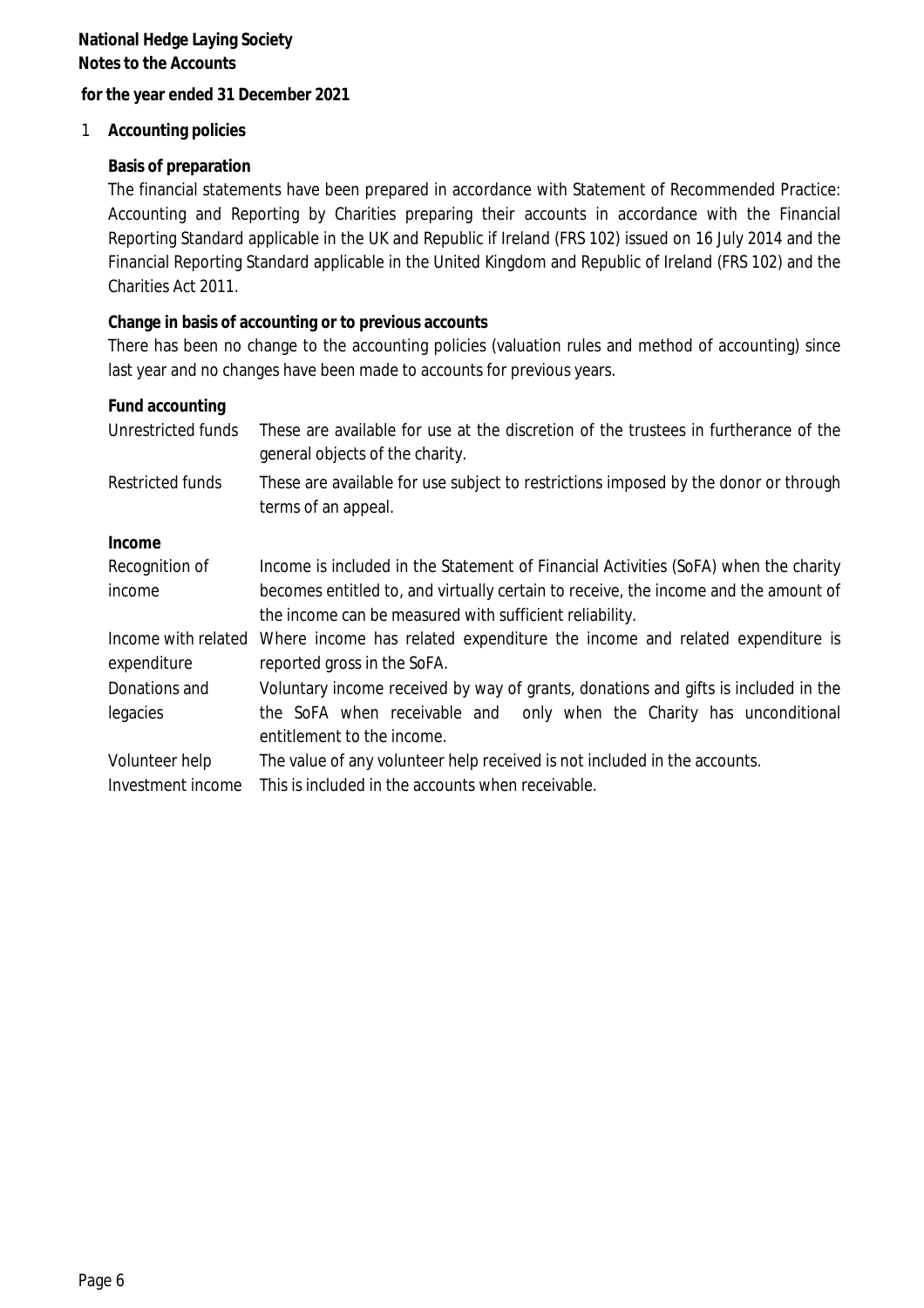| Expenditure<br>Recognition of<br>expenditure | Expenditure is recognised on a cash basis. Expenditure includes any VAT which<br>cannot be fully recovered, and is reported as part of the expenditure to which it<br>relates.                                                                                                           |
|----------------------------------------------|------------------------------------------------------------------------------------------------------------------------------------------------------------------------------------------------------------------------------------------------------------------------------------------|
| Expenditure on                               | These comprise the costs associated with attracting voluntary income, fundraising                                                                                                                                                                                                        |
| raising funds                                | trading costs and investment management costs.                                                                                                                                                                                                                                           |
| Expenditure on                               | These comprise the costs incurred by the Charity in the delivery of its activities and                                                                                                                                                                                                   |
| charitable activities                        | services in the furtherance of its objects, including the making of grants and<br>governance costs.                                                                                                                                                                                      |
| Grants payable                               | All grant expenditure is accounted for on an actual paid basis plus an accrual for<br>grants that have been approved by the trustees at the end of the year but not yet<br>paid.                                                                                                         |
| Governance costs                             | These include those costs associated with meeting the constitutional and statutory<br>requirements of the Charity, including any audit/independent examination fees,<br>costs linked to the strategic management of the Charity, together with a share of<br>other administration costs. |
| Other expenditure                            | These are support costs not allocated to a particular activity.                                                                                                                                                                                                                          |

#### **Taxation**

The charity is exempt from tax on its charitable activities.

#### **Tangible fixed assets and depreciation**

Depreciation is provided at the following annual rates in order to write off each asset over its estimated useful life:

| Equipment - 3-5 years | % Straight line   |
|-----------------------|-------------------|
| Trophies              | % No depreciation |

#### **Stocks**

Stock is included at the lower of cost or net realisable value. Donated items of stock are recognised at fair value which is the amount the charity would have been willing to pay for the items on the open market.

#### **Trade and other debtors**

Trade and other debtors are recognised at the settlement amount due after any trade discount offered. Prepayments are valued at the amount prepaid net of any trade discounts due.

#### **Cash and cash equivalents**

Cash and cash equivalents comprise cash at bank and on hand, demand deposits with banks and other short-term highly liquid investments with original maturities of three months or less and bank overdrafts. In the statement of financial position, bank overdrafts are shown within borrowings or current liabilities. In the Statement of Cash Flows, cash and cash equivalents are shown net of bank overdrafts that are repayable on demand and form an integral part of the company's cash management.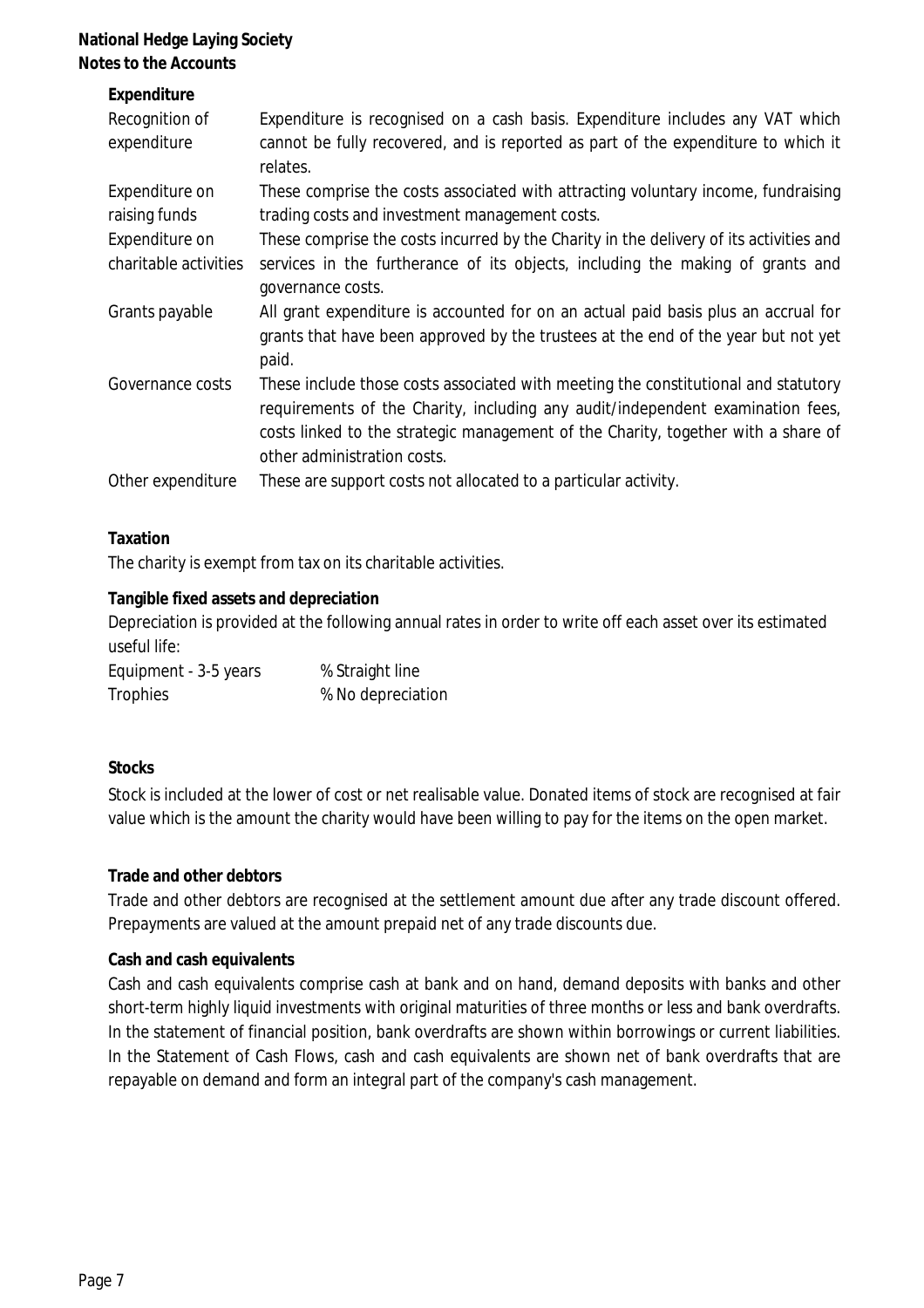**Trade and other creditors**

Short term creditors are measured at the transaction price. Other creditors and provisions are recognised where the charity has <sup>a</sup> present obligation resulting from <sup>a</sup> past event that will probably result in the transfer of funds to <sup>a</sup> third party and the amount due to settle the obligation can be measured or estimated reliably. Creditors and provisions are normally recognised at their settlement amount after allowing for any trade discounts due.

|  | 2 Statement of Financial Activities - prior year |
|--|--------------------------------------------------|
|--|--------------------------------------------------|

|                                           | Unrestricted | Restricted |             |
|-------------------------------------------|--------------|------------|-------------|
|                                           | funds        | funds      | Total funds |
|                                           | 2020         | 2020       | 2020        |
|                                           | £            | £          | £           |
| Income and endowments from:               |              |            |             |
| Donations and legacies                    | 690          |            | 690         |
| Charitable activities                     | 14,568       | 5,500      | 20,068      |
| Other trading activities                  | 150          |            | 150         |
| Investments                               | 143          |            | 143         |
| Total                                     | 15,551       | 5,500      | 21,051      |
| Expenditure on:                           |              |            |             |
| Raising funds                             | 708          |            | 708         |
| Charitable activities                     | 2,451        | 5,859      | 8,310       |
| Other                                     | 2,258        |            | 2,258       |
| Total                                     | 5,417        | 5,859      | 11,276      |
| Net income                                | 10,134       | (359)      | 9,775       |
| Net income before other<br>gains/(losses) | 10,134       | (359)      | 9,775       |
| Other gains and losses:                   |              |            |             |
| Net movement in funds                     | 10,134       | (359)      | 9,775       |
| Reconciliation of funds:                  |              |            |             |
| Total funds brought forward               | 110,661      | 45,255     | 155,916     |
| Total funds carried forward               | 120,795      | 44,896     | 165,691     |
| Income from donations and legacies<br>3   |              |            |             |
|                                           | Unrestricted | Total      | Total       |
|                                           |              | 2021       | 2020        |
|                                           | £            | £          | £           |
| Donations                                 | 800          | 800        | 690         |
|                                           | 800          | 800        | 690         |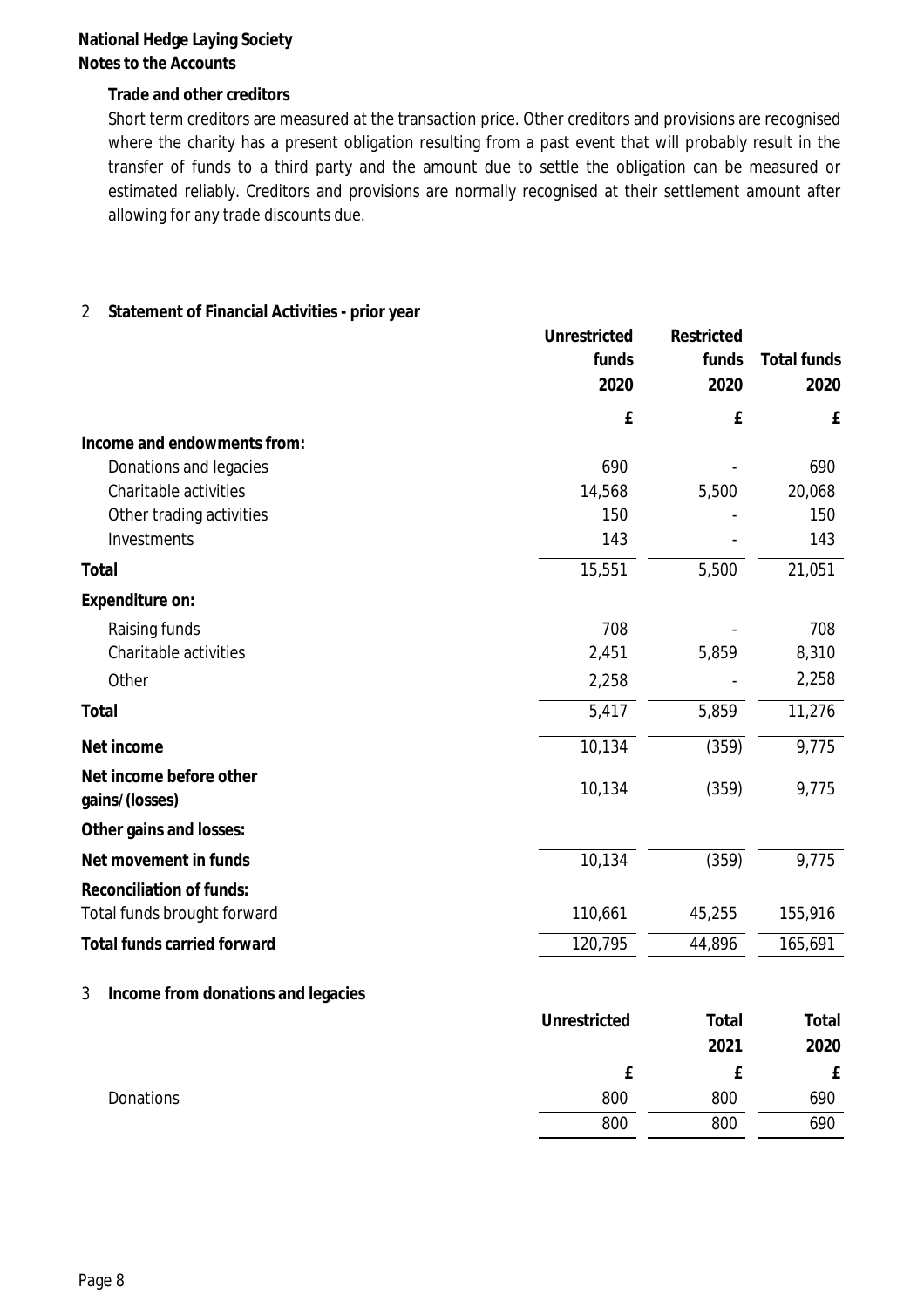4 **Income from charitable activities**

|                |                                      | Unrestricted | Restricted   | Total  | Total     |
|----------------|--------------------------------------|--------------|--------------|--------|-----------|
|                |                                      |              |              | 2021   | 2020      |
|                |                                      | £            | ${\tt f}$    | £      | ${\bf f}$ |
|                | Membership subscriptions             | 16,853       |              | 16,853 | 14,468    |
|                | Championship                         | 17,494       |              | 17,494 | 100       |
|                | Skill development fees               |              | 5,000        | 5,000  | 5,500     |
|                | Patron's event                       | 2,356        |              | 2,356  |           |
|                |                                      | 36,703       | 5,000        | 41,703 | 20,068    |
| 5              | Income from other trading activities |              |              |        |           |
|                |                                      |              | Unrestricted | Total  | Total     |
|                |                                      |              |              | 2021   | 2020      |
|                |                                      |              | £            | £      | ${\bf f}$ |
|                | Merchandise                          |              | 674          | 674    | 150       |
|                | Advertising                          |              | 125          | 125    |           |
|                |                                      |              | 799          | 799    | 150       |
| 6              | Income from investments              |              |              |        |           |
|                |                                      |              | Unrestricted | Total  | Total     |
|                |                                      |              |              | 2021   | 2020      |
|                |                                      |              | £            | £      | ${\bf f}$ |
|                | <b>Bank interest</b>                 |              | 10           | 10     | 143       |
|                |                                      |              | 10           | 10     | 143       |
| $\overline{7}$ | Expenditure on raising funds         |              |              |        |           |
|                |                                      |              | Unrestricted | Total  | Total     |
|                |                                      |              |              | 2021   | 2020      |
|                |                                      |              | £            | £      | £         |
|                | Fundraising trading costs            |              |              |        |           |
|                | Merchandise                          |              | 1,032        | 1,032  | 708       |
|                |                                      |              | 1,032        | 1,032  | 708       |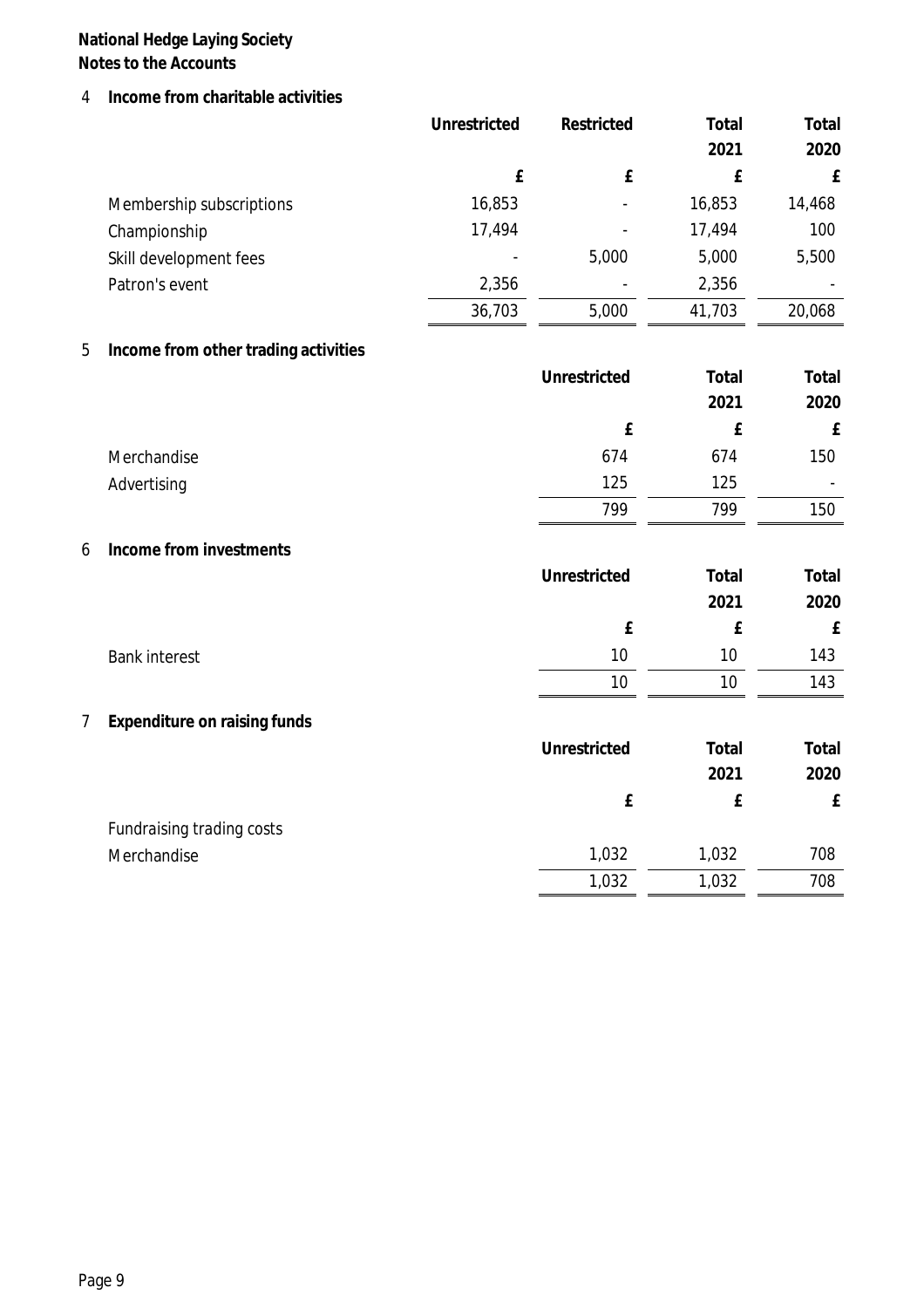## 8 **Expenditure on charitable activities**

|                                         | Unrestricted | Restricted | Endowment                | Total  | Total |
|-----------------------------------------|--------------|------------|--------------------------|--------|-------|
|                                         |              |            |                          | 2021   | 2020  |
|                                         | £            | £          | £                        | £      | £     |
| Expenditure on charitable<br>activities |              |            |                          |        |       |
| Newsletter                              | 1,513        |            | $\overline{\phantom{0}}$ | 1,513  | 1,937 |
| Championship                            | 25,669       |            | $\overline{\phantom{0}}$ | 25,669 | 514   |
| Skill development fees                  |              | 2,080      |                          | 2,080  | 5,859 |
| Donations                               | 40           |            | $\overline{\phantom{0}}$ | 40     |       |
| Patron's event                          | 1,622        |            |                          | 1,622  |       |
|                                         | 28,844       | 2,080      |                          | 30,924 | 8,310 |

## 9 **Other expenditure**

|                                    | Unrestricted | Total | Total |
|------------------------------------|--------------|-------|-------|
|                                    |              | 2021  | 2020  |
|                                    | £            | £     | £     |
| Website costs                      | 151          | 151   | 22    |
| Premises costs                     | 144          | 144   | 205   |
| Amortisation, depreciation,        |              |       |       |
| impairment, profit/loss on         | 837          | 837   |       |
| disposal of fixed assets           |              |       |       |
| General administrative costs       | 2,436        | 2,436 | 1,467 |
| Legal and professional costs       | 428          | 428   | 564   |
|                                    | 3,996        | 3,996 | 2,258 |
| 10 Net income before transfers     |              |       |       |
|                                    | 2021         |       | 2020  |
| This is stated after charging:     | f            |       | £     |
| Depreciation of owned fixed assets | 837          |       |       |
| 11 Staff costs                     |              |       |       |

No employee received emoluments in excess of £60,000.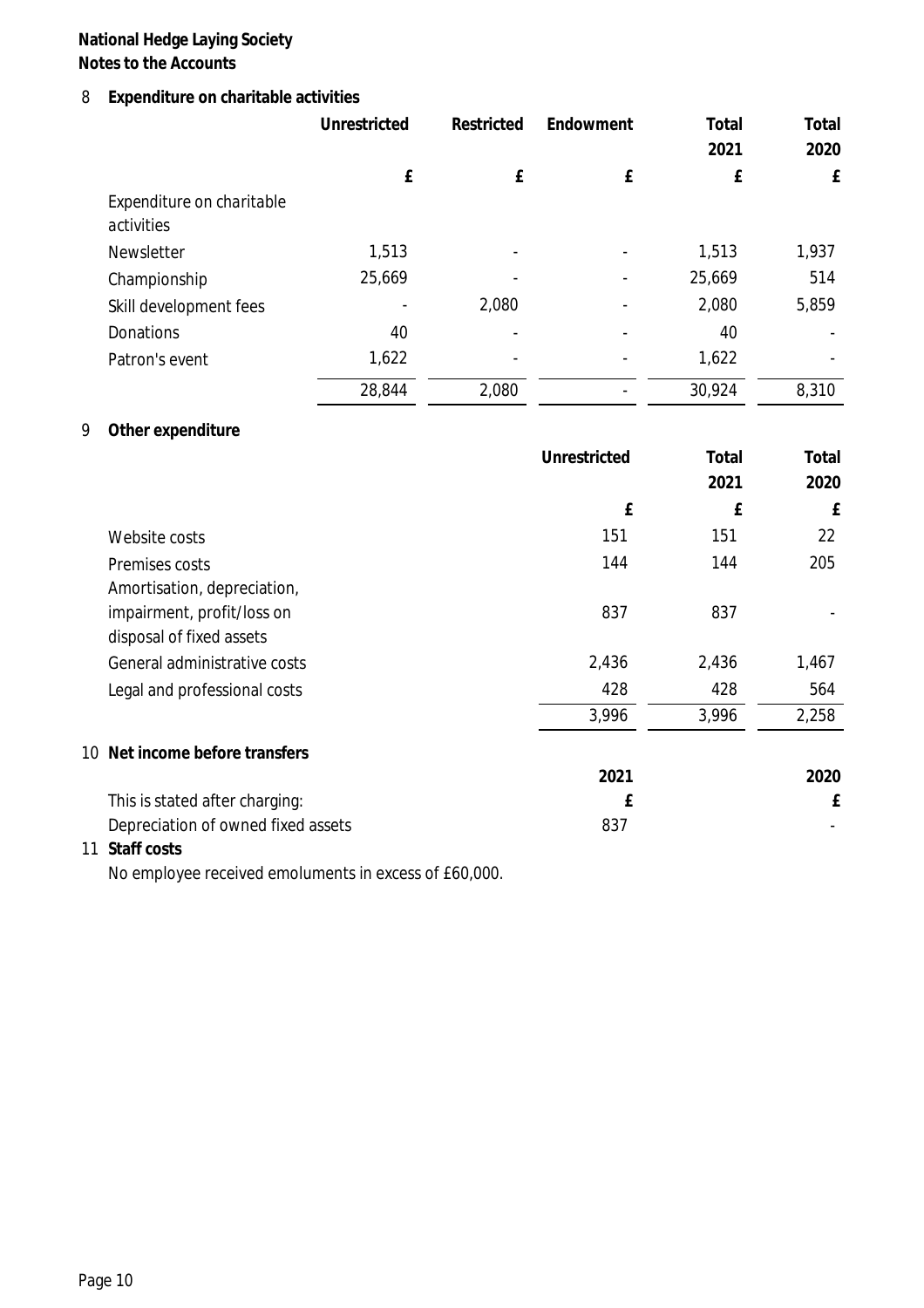# 12 **Tangible fixed assets**

|                                       | Equipment | Trophies | Total                    |
|---------------------------------------|-----------|----------|--------------------------|
|                                       | £         | £        | ${\bf f}$                |
| Cost or revaluation                   |           |          |                          |
| At 1 January 2021                     | 2,000     | 20,235   | 22,235                   |
| Additions                             | 4,007     |          | 4,007                    |
| Revaluation                           |           | 1,107    | 1,107                    |
| At 31 December 2021                   | 6,007     | 21,342   | 27,349                   |
| Accumulated depreciation              |           |          |                          |
| Charge for the year                   | 837       |          | 837                      |
| At 31 December 2021                   | 837       |          | 837                      |
| Net book values                       |           |          |                          |
| At 31 December 2021                   | 5,170     | 21,342   | 26,512                   |
| At 31 December 2020                   | 2,000     | 20,235   | 22,235                   |
| 13 Stocks                             |           |          |                          |
|                                       | 2021      |          | 2020                     |
|                                       | £         |          | £                        |
| Finished goods                        | 2,215     |          | 2,786                    |
|                                       | 2,215     |          | 2,786                    |
| Carrying value analysed by activities | 2021      |          | 2020                     |
|                                       | £         |          | ${\bf f}$                |
| Merchandise                           | 2,215     |          | 2,786                    |
|                                       | 2,215     |          | 2,786                    |
| 14 Debtors                            |           |          |                          |
|                                       | 2021      |          | 2020                     |
|                                       | £         |          | £                        |
| Trade debtors                         | 2,356     |          |                          |
|                                       | 2,356     |          | $\overline{\phantom{a}}$ |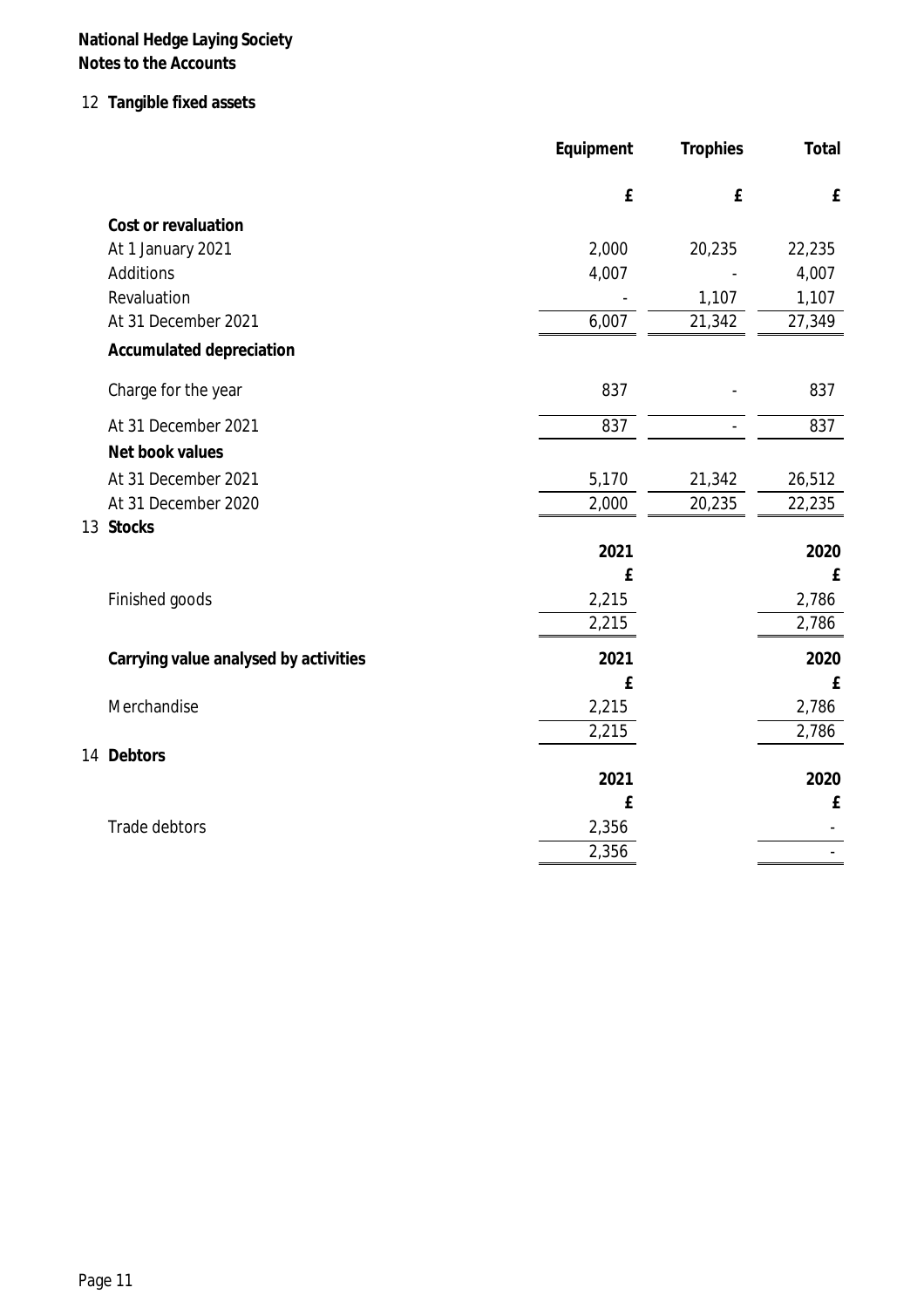#### 15 **Movement in funds**

|                          | At 1 January<br>2021 | Incoming<br>resources | Resources<br>expended | At 31<br>December<br>2021 |
|--------------------------|----------------------|-----------------------|-----------------------|---------------------------|
|                          | £                    | £                     | £                     | £                         |
| <b>Restricted funds:</b> |                      |                       |                       |                           |
| Restricted income funds: |                      |                       |                       |                           |
| Skill development - PCF  | 1,735                |                       | (1,680)               | 55                        |
| Trainer development      | 15,845               |                       |                       | 15,845                    |
| Education & training     | 23,056               | 5,000                 |                       | 28,056                    |
| Youth fund               | 4,260                |                       | (400)                 | 3,860                     |
| Total                    | 44,896               | 5,000                 | (2,080)               | 47,816                    |
| Unrestricted funds:      |                      |                       |                       |                           |
| General funds            | 120,795              | 39,419                | (33, 872)             | 126,342                   |
|                          |                      |                       |                       |                           |
| <b>Total funds</b>       | 165,691              | 44,419                | (35, 952)             | 174,158                   |

## 16 **Analysis of net assets between funds**

|                    | Unrestricted | Restricted               |         |
|--------------------|--------------|--------------------------|---------|
|                    | funds        | funds                    | Total   |
|                    |              |                          |         |
| Fixed assets       | 26,512       | $\overline{\phantom{a}}$ | 26,512  |
| Net current assets | 99,830       | 47,816                   | 147,646 |
|                    | 126,342      | 47,816                   | 174,158 |

#### 17 **Reconciliation of net debt**

|                           |              |            | At 31    |
|---------------------------|--------------|------------|----------|
|                           | At 1 January |            | December |
|                           | 2021         | Cash flows | 2021     |
|                           | f            | Ł.         |          |
| Cash and cash equivalents | 140,670      | 2,405      | 143,075  |
|                           | 140,670      | 2,405      | 143,075  |
|                           |              |            |          |
| Net debt                  | 140,670      | 2,405      | 143,075  |
|                           |              |            |          |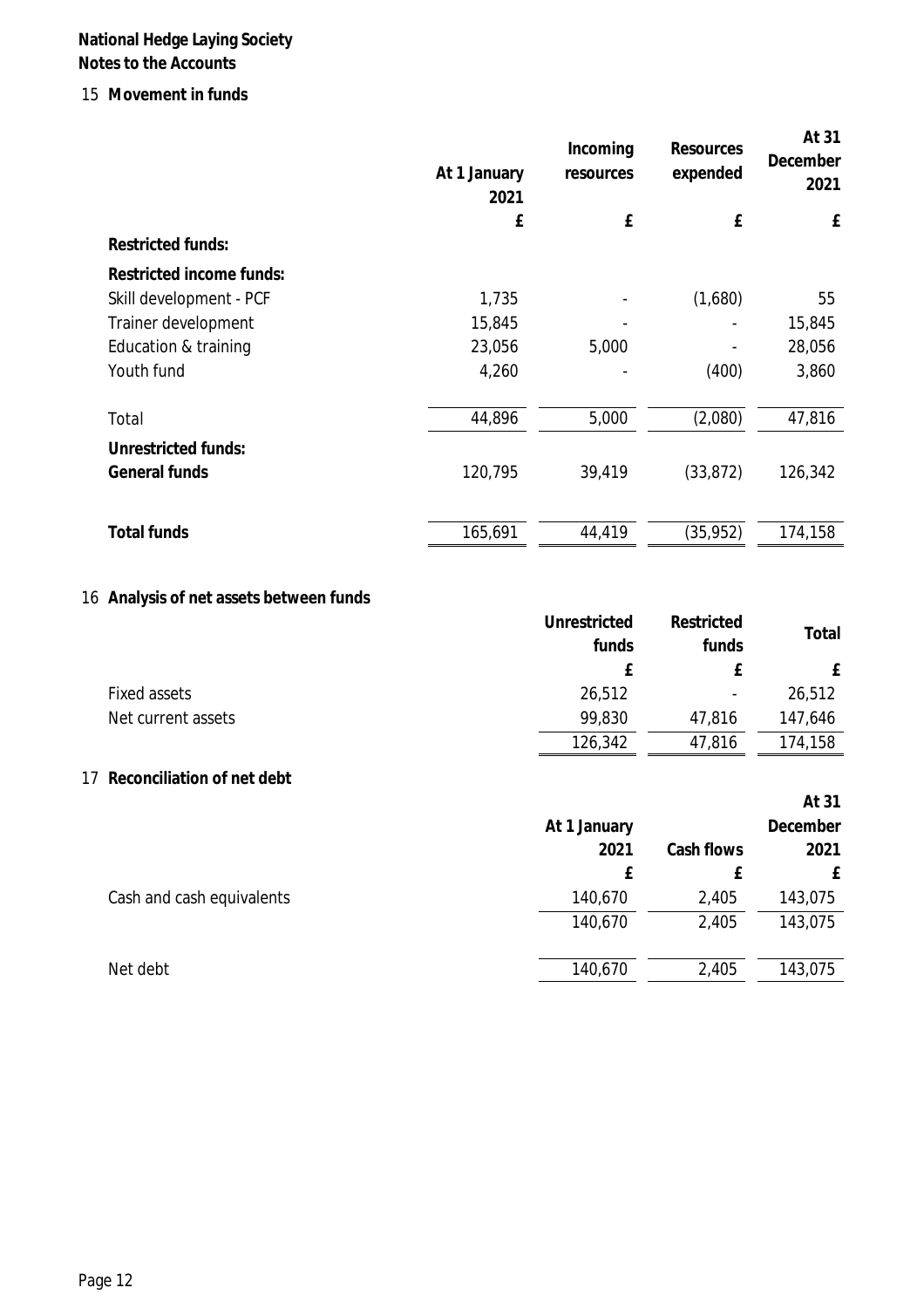## **National Hedge Laying Society Detailed Statement of Financial Activities**

**for the year ended 31 December 2021**

|                                                  | Unrestricted   | Restricted<br>funds | Total funds    | Total funds |
|--------------------------------------------------|----------------|---------------------|----------------|-------------|
|                                                  | funds          |                     |                |             |
|                                                  | 2021           | 2021                | 2021           | 2020        |
|                                                  | £              | £                   | £              | £           |
| Income and endowments from:                      |                |                     |                |             |
| Donations and legacies                           |                |                     |                |             |
| Donations                                        | 800            |                     | 800            | 690         |
|                                                  | 800            |                     | 800            | 690         |
| Charitable activities                            |                |                     |                |             |
| Membership subscriptions                         | 16,853         |                     | 16,853         | 14,468      |
| Championship                                     | 17,494         |                     | 17,494         | 100         |
| Skill development fees                           |                | 5,000               | 5,000          | 5,500       |
| Patron's event                                   | 2,356          |                     | 2,356          |             |
|                                                  | 36,703         | 5,000               | 41,703         | 20,068      |
| Other trading activities                         |                |                     |                |             |
| Merchandise                                      | 674            |                     | 674            | 150         |
| Advertising                                      | 125            |                     | 125            |             |
|                                                  | 799            |                     | 799            | 150         |
| Investments                                      |                |                     |                |             |
| <b>Bank interest</b>                             | 10             |                     | 10             | 143         |
|                                                  | 10             |                     | 10             | 143         |
| Total income and endowments                      | 38,312         | 5,000               | 43,312         | 21,051      |
|                                                  |                |                     |                |             |
| Expenditure on:                                  |                |                     |                |             |
| Costs of other trading activities<br>Merchandise |                |                     |                | 708         |
|                                                  | 1,032<br>1,032 |                     | 1,032<br>1,032 | 708         |
|                                                  |                |                     |                |             |
| Total of expenditure on raising<br>funds         | 1,032          |                     | 1,032          | 708         |
| Charitable activities                            |                |                     |                |             |
| Newsletter                                       | 1,513          |                     | 1,513          | 1,937       |
| Championship                                     | 25,669         |                     | 25,669         | 514         |
| Skill development fees                           |                | 2,080               | 2,080          | 5,859       |
| Donations                                        | 40             |                     | 40             |             |
| Patron's event                                   | 1,622          |                     | 1,622          |             |
|                                                  | 28,844         | 2,080               | 30,924         | 8,310       |
| Total of expenditure on charitable               |                |                     |                |             |
| activities                                       | 28,844         | 2,080               | 30,924         | 8,310       |
|                                                  |                |                     |                |             |
| Other expenditure<br>Website costs               | 151            |                     | 151            |             |
|                                                  |                |                     |                | 22          |
| Premises costs                                   | 151            |                     | 151            | 22          |
| Other premises costs                             | 144            |                     | 144            | 205         |
|                                                  | 144            |                     | 144            | 205         |
|                                                  |                |                     |                |             |